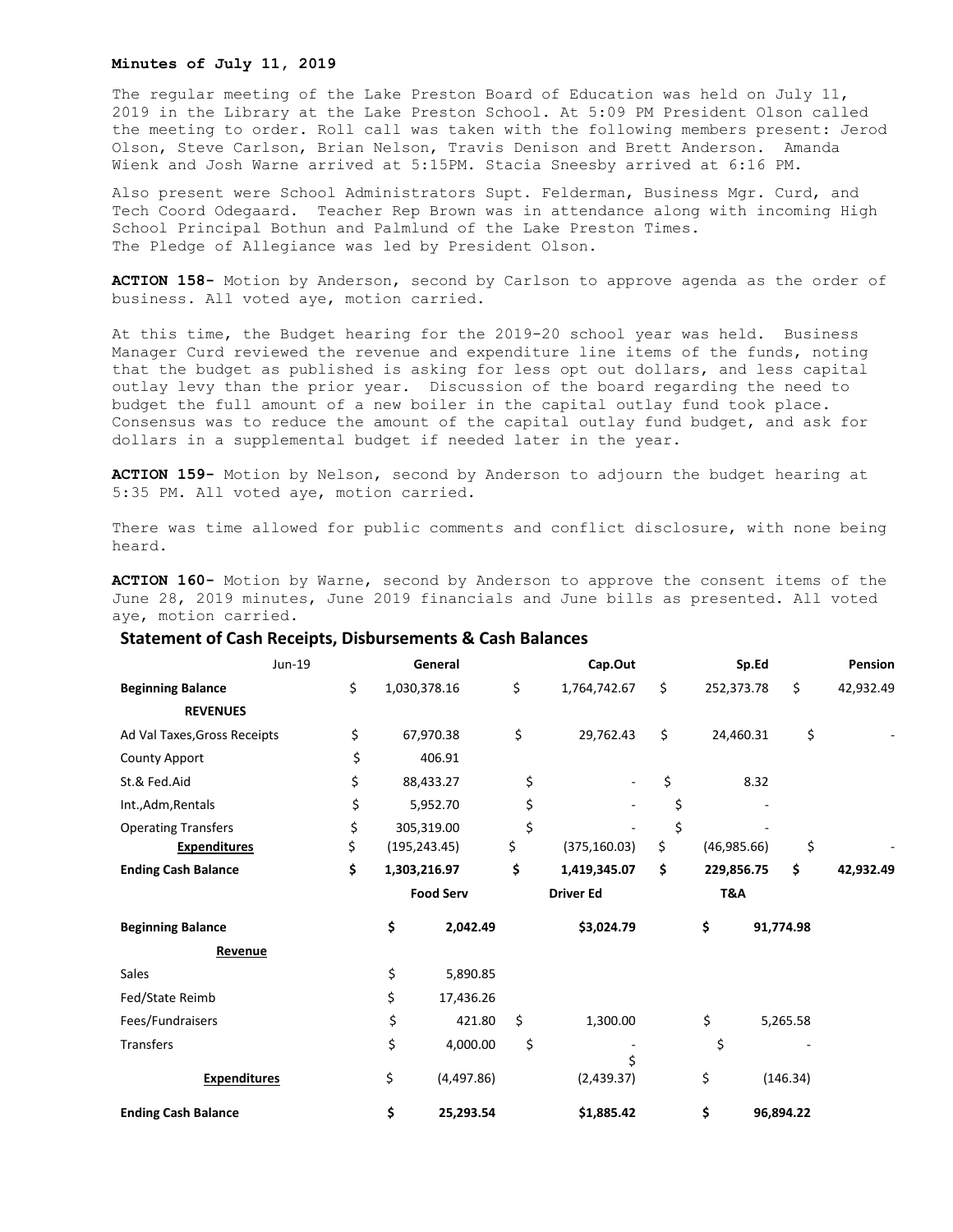GENERAL FUND

Postage: Cash \$53.19; Services: Duenwald, D. \$828.26, Swiftel \$180.00; Publications: Lake Preston Times \$101.97; Supplies: Team Lab Chemical \$74.50 General Fund Total: \$1,237.92 CAPITAL OUTLAY FUND Equipment: Connecting Point \$381.00. Capital Outlay Fund Total: \$381.00 SPECIAL EDUCATION FUND Tuition/Residential: Children's Home Society of Sioux Falls \$4,638.40, Dept. of Human Services \$35.35, Plankinton School District \$2,093.60, Sioux Falls School District \$682.40 Special Education Fund Total: \$9,068.67 Grand Total: \$9,068.67 **June Payroll:** General \$111,889.01 Benefits \$38,594.21; Special Education: \$15,514.18 Benefits: \$4,907.46; Food Service: \$4,268.25, Benefits \$1,518.97 Driver's Education \$1,761.40, Benefits \$111.02; Total May Payroll: \$178,564.50.

President Olson reported on the NESC meeting he attended, saying that the budget review took up most of the meeting time.

Superintendent Felderman reviewed the quote of \$22,225 for a new boiler burner for the current boiler system. This is the last update that can be made before a new boiler would need to be purchased, but the Midwest Boiler said that this burner could be used on the new boiler system, reducing the total cost of the boiler by the cost of the burner.

**ACTION 161-** Motion by Warne, second by Wienk to accept the recommended proposal from Midwest Boiler to build a replacement burner for the current boiler system. All voted aye, motion carried.

**ACTION 162-** Motion by Anderson, second by Warne to adjourn the 2018-19 business. All voted aye, motion carried. President Olson took this time to recognize member Brian Nelson for serving on the Lake Preston school board for 13 years, many as school board president.

**ACTION 1-** Motion by Carlson, second by Anderson to appoint Supt Felderman as acting President during the election of President and Vice President. All voted aye, motion carried.

Incoming board member, Travis Denison, was duly sworn in for a one-year term. Acting President Felderman asked for nominations for Board President.

**ACTION 2-** Motion by Carlson, second by Anderson to nominate Jerod Olson as School Board President, and let nominations cease and cast a unanimous ballot. All voted aye, motion carried.

**ACTION 3-** Motion by Anderson, second by Warne to nominate Steve Carlson as School Board Vice President, and let nominations cease and cast a unanimous ballot. All voted aye, motion carried.

**ACTION 4-** President Olson made the following appointments:

NESC Board Reps & Alts: Olson. Alts: Wienk & Anderson

Voting Delegate to the ASBSD Convention & Alt: Carlson. Alt Warne Negotiations Team: Sneesby, Anderson, Carlson; Capital Outlay Committee: Wienk, Warne, Olson; Representative to Vocational Ag Advisory Board: Sneesby; Representative to Equalization Board & Alternate: Warne, Alt. Anderson; Legislative Representative: Carlson; School Alliance Committee: Warne, Denison, Anderson; Cooperative Committee: Warne, Denison, Wienk; Exit Interview Committee: Carlson, Warne, Anderson; Planning Committee: Olson, Wienk, Denison Development Board Representative: Warne; Sick Leave Bank Committee: Sneesby; Curriculum Committee: Sneesby & Wienk

**ACTION 5-** Motion by Denison, second by Warne to approve the following authorizations: Business Manager Curd as Board Clerk, Board Treasurer, Privacy Official and Investment Officer; First National Bank of Lake Preston, Wells Fargo-Huron, American Bank & Trust-DeSmet; all in South Dakota as Official Depositories;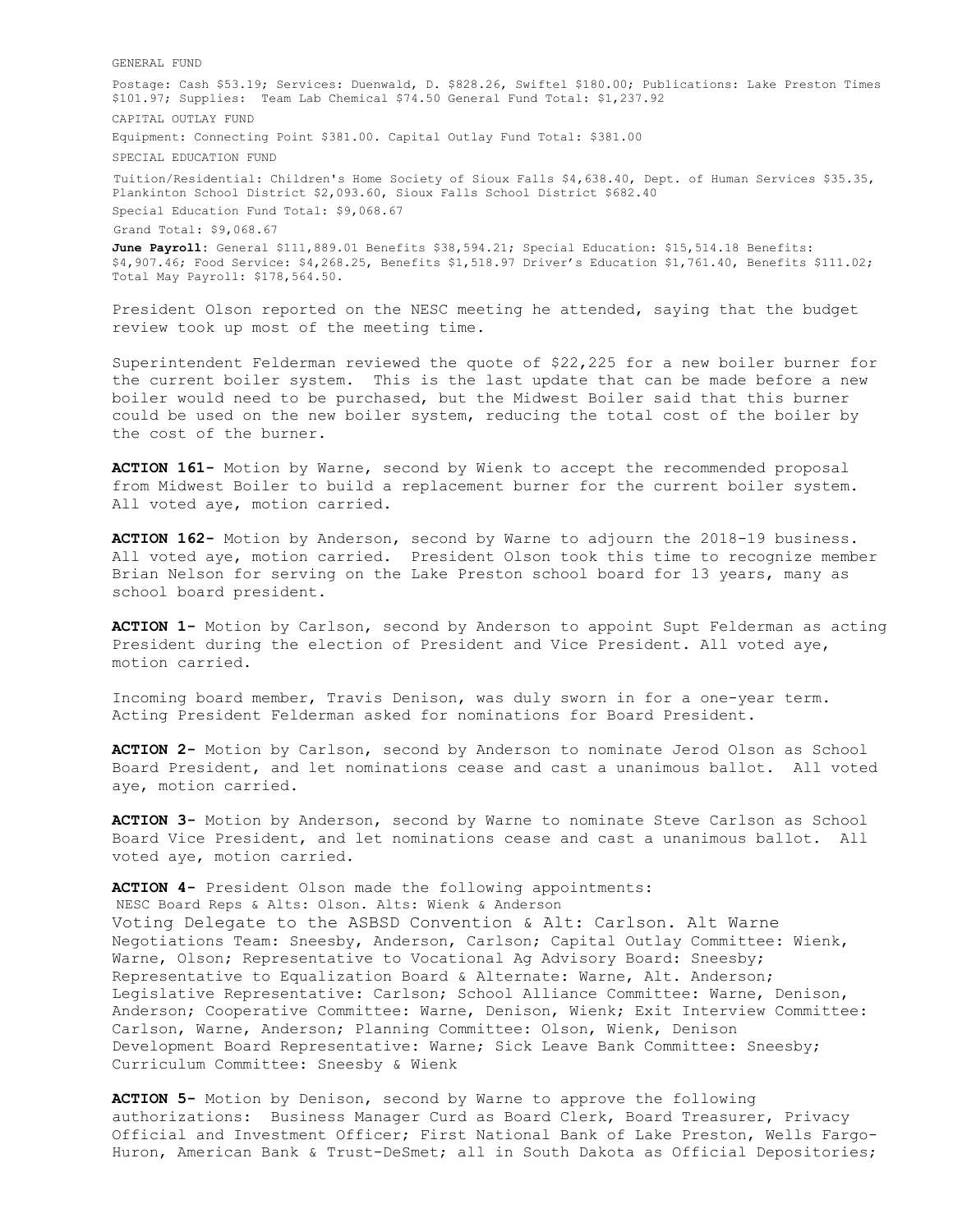Rodney Freeman of Huron and Todd Wilkinson of DeSmet as School Attorneys; Lake Preston Times as Official Newspaper; Secondary Principal Bothun as Director of Title I and Section 504 Officer; Superintendent Felderman as Director of Special Education, Title III, Title VI, Title IX, Trust & Agency, Food Service; and Coordinator for NESC and all federally funded programs; also giving the Business Manager authority to sign for all of the above listed programs; Guidance Counselor as Title IX Homeless Liaison, Kingsbury County Sheriff as Truancy Officer; Superintendent Felderman to close school in emergency situations; and in his absence then Kristi Curd and Melissa Bothun in respective order; and the continued participation and/or membership in the following: Northeast Education Cooperative and the NESC Special Education Comprehensive Plan & Organizational Structure Form; Mutual Bus Assistance Pact; ASBSD; SD Board of Regent Universities/LPSD Teacher Education Program and SD United Schools Association. All voted aye, motion carried.

**ACTION 6-** Motion by Warne, second by Carlson to set athletic season passes to \$40/adult and free for LP Students and LP residents over 65. All voted aye, motion carried.

**ACTION 7-** Motion by Wienk, second by Denison to set athletic admission prices to \$3/student, \$5/adult, double-headers would be \$4/student, \$6/adult. All voted aye, motion carried.

**ACTION 8-** Motion by Warne, second by Wienk to set board meeting dates and times as the second Monday of the month, with ability to change with conflict. All voted aye, motion carried.

**ACTION 9-** Motion by Carlson, second by Denison to set board compensation at \$50/regular meeting. All voted aye, motion carried.

**ACTION 10-** Motion by Anderson, second by Warne to keep starting and non-certified substitute wage at \$11/hr, \$11.25/hour for teacher substitute wage, long-term teacher substitute wage at \$14.50/hr, and increase out of district coach travel stipend to \$250. All voted aye, motion carried

**ACTION 11-** Motion by Anderson, second by Denison to set meal prices as: PK-5 lunch \$3.00, 6-12 lunch \$3.25 with second entrees for 6-12 at \$1.00, Adult lunch \$4.25 with salad bar only option for adults to \$3.00. Breakfast prices are \$1.00 for all students PK-12; and Adult breakfast prices are \$2.25. Milk only is \$.25/carton. All voted aye, motion carried.

**ACTION 12 –** Motion by Carlson, second by Warne to set bonds for Business Manager to \$50,000, Supt \$5,000, and all other personal at \$1,000. All voted aye, motion carried.

**ACTION 13 –** Motion by Anderson, second by Warne to approve open enrollments #1 & #2. All voted aye, motion carried.

**ACTION 14 –** Motion by Anderson, second by Sneesby to approve the contracts of S. Sampson as JH Football Coach and C. Tvinnereim as Bus Driver. All voted aye, motion carried.

**ACTION 15 –** Motion by Warne, second by Anderson to approve the July 2019 Bills as presented. All voted aye, motion carried.

## GENERAL FUND

Supplies: A-OX Welding \$20.21, G&N LLC \$100.00, Hillyard \$1,669.31, Lowe's \$120.41, NWEA Mapping \$2,485.00, Prairie Ag Partners \$632.22, Supreme School Supply \$127.01, Insurance: American Trust Insurance \$4,536.80, EMC Insurance Companies \$18,147.20, Northern Plains Insurance Pool \$3,030.79; Dues/Fees: ASBSD \$898.91, Discover Card \$30.85, ELABO \$60.00, Sanford Health Plan \$28.00, SASD \$70.00, SD Teacher Placement Center \$435.00, SDCCA \$25.00, SDSTE \$30.00, SDVBCA \$35.00, South Dakota Basketball Coaches Assn \$50.00, South Dakota Football Coaches Assn \$20.00, South Dakota Golf Coaches Assn \$10.00, South Dakota Track & Field Assn \$20.00, TIE \$896.00; Utilities: City of Lake Preston \$191.66, Cook's Waste \$207.48, Ottertail Power \$1,420.28; Services: Lake Preston Automotive Repair \$2,000.00, Stoneware \$479.00

General Fund Total: \$37,776.13

## CAPITAL OUTLAY FUND

Curriculum: Cengage Learning \$7,665.00; Equipment: Connecting Point \$1,330.00, Discover Card \$2,495.61, Lowe's \$197.55, Varsity Spirit \$3,112.14; Software: Goverlan \$220.00; Infinite Campus \$ 427.20, IXL Learning \$1,240.00, Marco Technologies \$307.00, Renaissance \$1,800.00, Shoutpoint, Inc. \$345.00, Software Unlimited: \$5,250.00,

Capital Outlay Fund Total \$24,389.50

SPECIAL EDUCATION FUND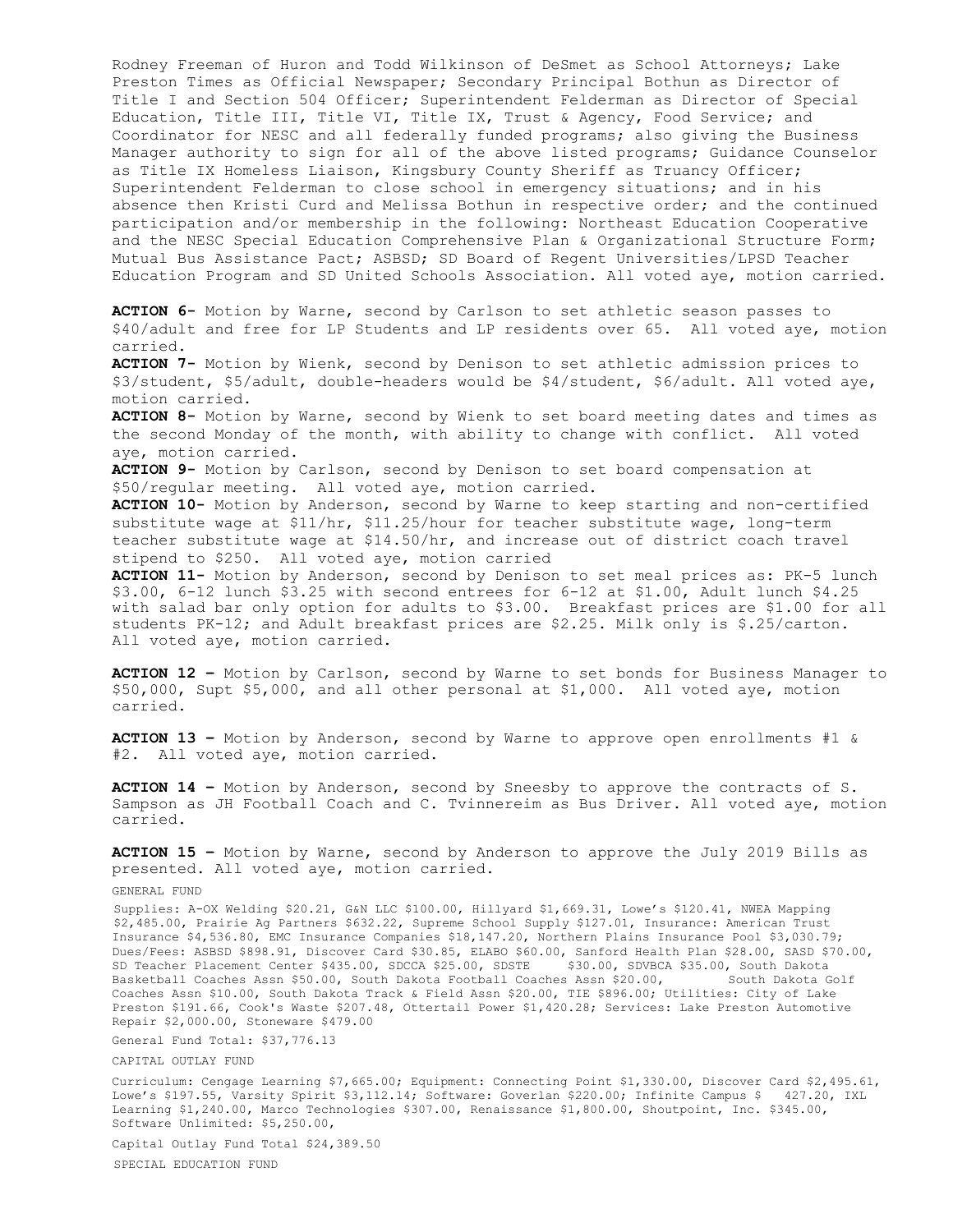Curriculum: Inclusive TLC \$240.00; Supplies: Supreme School Supply \$34.50; Tuition: Plankinton School District \$2,198.28, Sioux Falls School District \$1,296.56; Special Education Fund Total: \$3,769.34 FOOD SERVICE FUND Service: Culligan \$30.00 Food Service Fund Total: \$30.00 DRIVERS EDUCATION FUND Drivers Education Fund Insurance: American Trust Insurance \$19.00 Drivers Education Fund Total: \$19.00 Grand Total \$65,983.97

**ACTION 16 –** Motion by Carlson, second by Warne to approve the 2019-20 Wellness Policy. All voted aye, motion carried.

**ACTION 17 –** Motion by Wienk, second by Denison to approve the 2019-20 School Improvement Plan. All voted aye, motion carried.

**ACTION 18 –** Motion by Warne, second by Denison to approve the Cooperative Agreements as presented. All voted aye, motion carried.

**ACTION 19 –** Motion by Anderson, second by Carlson to approve out of district school bus pick-up points as recommended. All voted aye, motion carried.

**ACTION 20 –** Motion by Anderson, second by Warne to declare two benches, two exercise bikes, and  $3^{rd}$  grade science curriculum as surplus property. All voted aye, motion carried.

Business Manager Curd presented information regarding the last opt-out and requested the board to review; she also reported that she would like the board to review the school facility charge policy. Superintendent Felderman reported on the removal of trees that were hollow in front of the main gym area, and plans for graveling the bus area for additional parking.

President Olson called for a 5-minute recess.

**ACTION 21-** Pursuant to SDCL 1-25-2-1, Motion by Anderson, second by Warne to enter into executive session for purpose of discussing personnel at 7:30 pm. All voted aye, motion carried.

**ACTION 22-** President Olson declared out of executive session at 8:12 pm.

**ACTION 23** – Motion by Sneesby, second by Wienk to adjourn the meeting at 8:13 pm. All voted aye, motion carried.

Pursuant to SDCL regarding publication of staff salaries of the Lake Preston School District for the 2019-20 school year as follows: Instructional and Coaching Salaries: Sara Beckler-\$45,848, Dawn Bindert-\$49,078, Lynne Brown-\$49,078, Brock Dufek-\$43,155, Stacey Dufek-\$39,234, Alecia Erstad- \$42,122, Sherry Gullickson \$45,199, Nicole Heier-\$42,242, plus up to 40 summer hours, Jan Hillestad-\$49,078, plus up to 40 summer hours, Amanda Hoover \$46,826, plus up to 80 summer hours, Ashley Keller \$40,311, Tricia McCloud \$43,913, Cathy Nelson-\$55,012, plus up to 40 summer hours, Krista O'Dea-\$47,645, Jenna Odegaard - \$41,372, Debra Olson-\$49,078, David Schmidt-\$49,078, Kelsey Smith \$46,403, Jordan Solberg-\$50,195, Jennifer Stofferahn \$45,389, Joel Warne-\$47,795 and \$83/Pep Band Event; Coaching Only-Tonya Bumann-\$4,263, Ryan McCuthchoen \$4,399, Scott Sampson \$2,020, Concessions Manager: Loretta Malone-\$13.80/hr; Aides: Barb Jones-\$13.05/hr, Shane Waikel-\$15.05/hr; Substitutes: Aides: \$11/hr, Teachers \$11.25/hr, In-House- \$10/Period; Long term-\$14.50/hr; Administrative and Coaching Salaries: Melissa

Bothun-\$56,232 Kristi Curd-\$57,027, Dana Felderman-\$82,100, Kristi Odegaard- \$55,307; Transportation Salaries: Shane Waikel-\$15.05/hr; Don Brandner and Corey Tvinnereim-\$27.30/route and \$13.00/hr Extra-Curricular trips, Bus Washing-\$20/wash; Food Service Salaries: Lisa Cleveland-\$15.80/hr, Mary Smith-\$14.30/hr; Custodial Salaries: Tony Jensen-\$19.30, Patricia Nelson-\$11.80/hr, Shellie Olson-\$11.80/hr; Secretarial: Angela Jensen-\$12.80/hr, Tersia Warne-\$15.90/hr; Ticket Takers